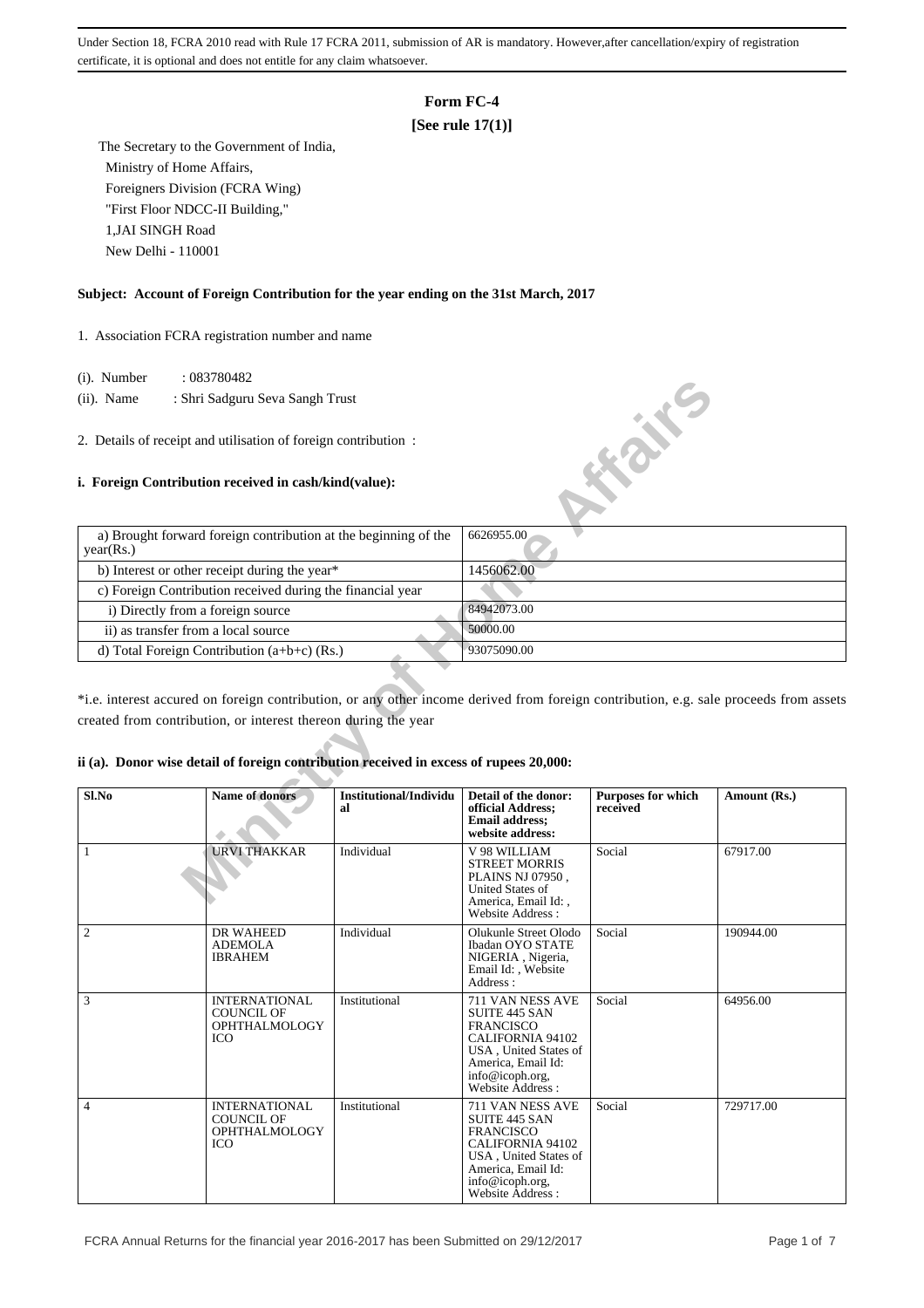| Sl.No          | Name of donors                                                                        | <b>Institutional/Individu</b><br>al | Detail of the donor:<br>official Address;<br><b>Email address:</b><br>website address:                                                                                                                                                     | <b>Purposes for which</b><br>received | Amount (Rs.) |
|----------------|---------------------------------------------------------------------------------------|-------------------------------------|--------------------------------------------------------------------------------------------------------------------------------------------------------------------------------------------------------------------------------------------|---------------------------------------|--------------|
| 5              | <b>COMRIS</b><br><b>INTERNATIONAL</b>                                                 | Institutional                       | <b>BETHESDA METRO</b><br><b>CENTER 3 SUITE 16</b><br><b>BETHESDA MD</b><br>20814 USA, United<br>States of America,<br>Email Id:<br>mkelly@camris.com,<br>Website Address:                                                                  | Social                                | 810000.00    |
| 6              | <b>COMRIS</b><br><b>INTERNATIONAL</b>                                                 | Institutional                       | <b>BETHESDA METRO</b><br><b>CENTER 3 SUITE 16</b><br><b>BETHESDA MD</b><br>20814 USA, United<br>States of America,<br>Email Id:<br>mkelly@camris.com,<br>Website Address :                                                                 | Social                                | 2403088.00   |
| $\overline{7}$ | <b>USAID</b>                                                                          | Institutional                       | <b>U S AGENCY FOR</b><br><b>INTERNATIONAL</b><br><b>DEVELOPMENT</b><br>1300<br>PENNSYLYANIA<br><b>AVENUE NW</b><br><b>WASHINGTON DC</b><br>20523, United States<br>of America, Email Id:<br>aconvery@usaid.gov,<br>Website Address:        | Social                                | 3250961.00   |
| 8              | <b>USAID</b>                                                                          | Institutional                       | <b>U S AGENCY FOR</b><br><b>INTERNATIONAL</b><br><b>DEVELOPMENT</b><br>1300<br><b>PENNSYLYANIA</b><br><b>AVENUE NW</b><br><b>WASHINGTON DC</b><br>20523, United States<br>of America, Email Id:<br>aconvery@usaid.gov,<br>Website Address: | Social                                | 1582317.00   |
| 9              | LEBARA<br><b>FOUNDATION</b>                                                           | Institutional                       | LEBARA TOWER NO<br>327 ANNASALAI<br><b>TEYNAMPET</b><br>CHENNAI 600006,<br>India, Email Id:,<br>Website Address:                                                                                                                           | Social                                | 1000000.00   |
| 10             | <b>WONDER WOREK</b>                                                                   | Institutional                       | <b>GOLCONDA 48</b><br>ANUSAKTINAGAR<br>BARA MUMBAI,<br>India, Email Id:,<br>Website Address:                                                                                                                                               | Social                                | 12229373.00  |
| 11             | <b>WONDER WOREK</b>                                                                   | Institutional                       | GOLCONDA 48<br>ANUSAKTINAGAR<br>BARA MUMBAI,<br>India, Email Id:,<br>Website Address:                                                                                                                                                      | Social                                | 3335540.00   |
| 12             | Seva Foundation                                                                       | Institutional                       | 1786 FITH STREET<br><b>BERKELEY CA</b><br>94710 USA, United<br>States of America,<br>Email Id:, Website<br>Address:                                                                                                                        | Social                                | 167500.00    |
| 13             | Seva Foundation                                                                       | Institutional                       | 1786 FITH STREET<br><b>BERKELEY CA</b><br>94710 USA, United<br>States of America,<br>Email Id:, Website<br>Address:                                                                                                                        | Social                                | 166787.00    |
| 14             | Seva Foundation                                                                       | Institutional                       | 1786 FITH STREET<br><b>BERKELEY CA</b><br>94710 USA, United<br>States of America,<br>Email Id:, Website<br>Address:                                                                                                                        | Social                                | 299952.00    |
| 15             | Seva Foundation                                                                       | Institutional                       | 1786 FITH STREET<br><b>BERKELEY CA</b><br>94710 USA, United<br>States of America,<br>Email Id:, Website<br>Address:                                                                                                                        | Social                                | 3669070.00   |
| 16             | Seva Foundation                                                                       | Institutional                       | 1786 FITH STREET<br><b>BERKELEY CA</b><br>94710 USA, United<br>States of America,                                                                                                                                                          | Social                                | 5986457.00   |
|                | FCRA Annual Returns for the financial year 2016-2017 has been Subrinien on 29/12/2017 |                                     |                                                                                                                                                                                                                                            |                                       | Page 2 of 7  |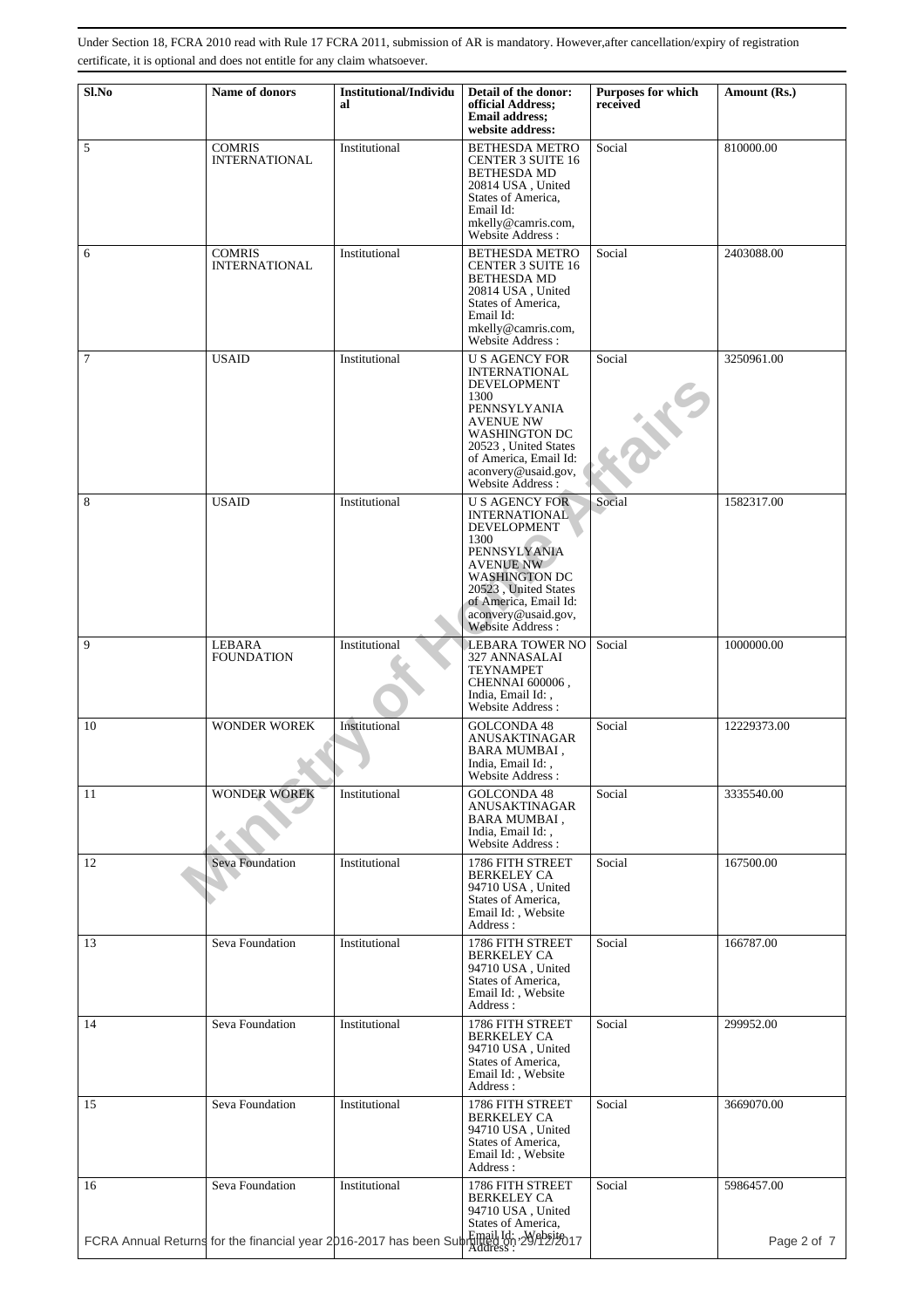| Sl.No | Name of donors                      | <b>Institutional/Individu</b><br>al | Detail of the donor:<br>official Address;<br><b>Email address:</b><br>website address:                                                                           | <b>Purposes for which</b><br>received | Amount (Rs.) |
|-------|-------------------------------------|-------------------------------------|------------------------------------------------------------------------------------------------------------------------------------------------------------------|---------------------------------------|--------------|
| 17    | Seva Foundation                     | Institutional                       | 1786 FITH STREET<br><b>BERKELEY CA</b><br>94710 USA, United<br>States of America.<br>Email Id:, Website<br>Address:                                              | Social                                | 60000.00     |
| 18    | <b>ORBIS</b><br><b>INERNATIONAL</b> | Institutional                       | 520 8TH AVENUE<br>11TH FLOOR NEW<br><b>YORK N Y 10018</b><br>USA, United States of<br>America, Email Id:,<br>Website Address:<br>https://ind.orbis.org/en        | Social                                | 800000.00    |
| 19    | <b>ORBIS</b><br><b>INERNATIONAL</b> | Institutional                       | 520 8TH AVENUE<br>11TH FLOOR NEW<br><b>YORK N Y 10018</b><br>USA, United States of<br>America, Email Id:,<br>Website Address:<br>https://ind.orbis.org/en        | Social                                | 1941487.00   |
| 20    | <b>ORBIS</b><br><b>INERNATIONAL</b> | Institutional                       | 520 8TH AVENUE<br>11TH FLOOR NEW<br><b>YORK N Y 10018</b><br>USA, United States of<br>America, Email Id:,<br>Website Address:<br>https://ind.orbis.org/en        | Social                                | 1668220.00   |
| 21    | <b>ORBIS</b><br><b>INERNATIONAL</b> | Institutional                       | 520 8TH AVENUE<br>11TH FLOOR NEW<br>YORK N Y 10018<br>USA, United States of<br>America, Email Id:,<br><b>Website Address:</b><br>https://ind.orbis.org/en        | Social                                | 825210.00    |
| 22    | <b>ORBIS</b><br><b>INERNATIONAL</b> | Institutional                       | 520 8TH AVENUE<br><b>11TH FLOOR NEW</b><br><b>YORK N Y 10018</b><br>USA, United States of<br>America, Email Id:,<br>Website Address:<br>https://ind.orbis.org/en | Social                                | 3080228.00   |
| 23    | Sight savers                        | Institutional                       | 45 Okhla Industrial<br><b>Estate Phase III</b><br>New Delhi 110 020,<br>India, Email Id:,<br>Website Address:                                                    | Social                                | 1968000.00   |
| 24    | Sight savers                        | Institutional                       | 45 Okhla Industrial<br>Estate Phase III<br>New Delhi 110 020,<br>India. Email Id: .<br>Website Address:                                                          | Social                                | 1605640.00   |
| 25    | Sight savers                        | Institutional                       | 45 Okhla Industrial<br><b>Estate Phase III</b><br>New Delhi 110 020,<br>India, Email Id:,<br>Website Address:                                                    | Social                                | 6321140.00   |
| 26    | HelpMeSee Inc                       | Institutional                       | 20 West 36th Street<br>Suite 700<br>New York NY 10018<br>8005, United States of<br>America, Email Id:,<br>Website Address:                                       | Social                                | 8363750.00   |
| 27    | HelpMeSee Inc                       | Institutional                       | 20 West 36th Street<br>Suite 700<br>New York NY 10018<br>8005, United States of<br>America, Email Id:,<br>Website Address:                                       | Social                                | 268872.00    |
| 28    | HelpMeSee Inc                       | Institutional                       | 20 West 36th Street<br>Suite 700<br>New York NY 10018<br>8005, United States of<br>America, Email Id:,<br>Website Address:                                       | Social                                | 3650934.00   |
| 29    | HelpMeSee Inc                       | Institutional                       | 20 West 36th Street<br>Suite 700<br>New York NY 10018<br>8005, United States of<br>America, Email Id:,<br>Website Address:                                       | Social                                | 5777749.00   |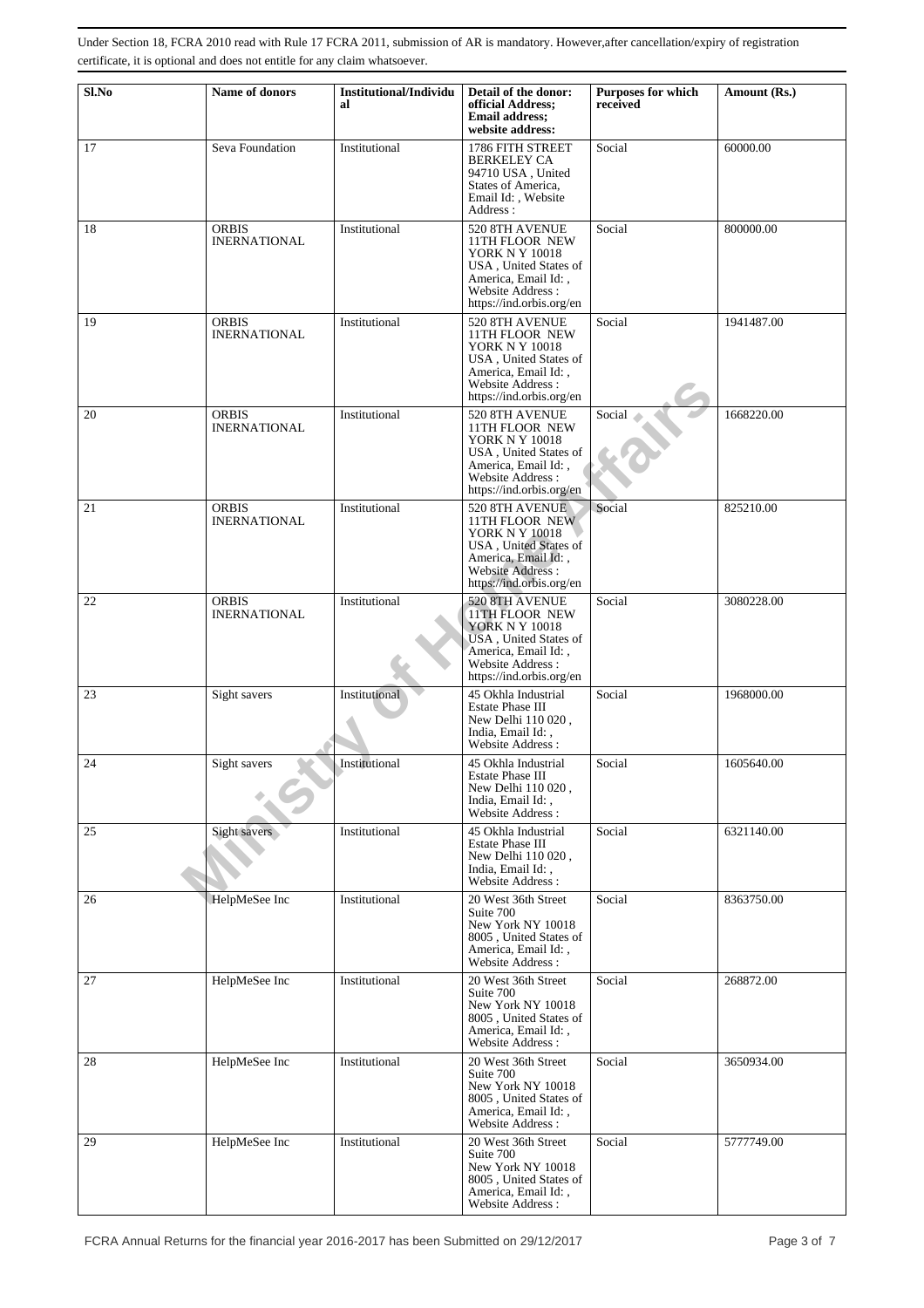| Sl.No | Name of donors                                     | <b>Institutional/Individu</b><br>al | Detail of the donor:<br>official Address;<br><b>Email address:</b><br>website address:                                                          | <b>Purposes for which</b><br>received | Amount (Rs.) |
|-------|----------------------------------------------------|-------------------------------------|-------------------------------------------------------------------------------------------------------------------------------------------------|---------------------------------------|--------------|
| 30    | HelpMeSee Inc                                      | Institutional                       | 20 West 36th Street<br>Suite 700<br>New York NY 10018<br>8005, United States of<br>America, Email Id:,<br>Website Address:                      | Social                                | 6069041.00   |
| 31    | <b>CHANDRA MOULI</b><br>TIWARY                     | Individual                          | 13115 ENGLISH<br>TURN DRIVE<br><b>SILVER SPRING MD</b><br>20904 USA, United<br>States of America,<br>Email Id: . Website<br>Address:            | Social                                | 50000.00     |
| 32    | RAJENDRA P<br><b>UDESHI NEENA</b><br><b>UDESHI</b> | Individual                          | <b>SUMERTRACE CIR</b><br><b>BOCA RATON FL</b><br>33428 1182<br>561 483 9829 USA,<br>United States of<br>America, Email Id:,<br>Website Address: | Social                                | 33764.00     |
| 33    | <b>RAJIV M TRIVEDI</b>                             | Individual                          | <b>22 EAST CAVALRY</b><br><b>DRIVE NEW CITY</b><br>NY 10956, United<br>States of America,<br>Email Id:, Website<br>Address:                     | Social                                | 665621.00    |
| 34    | <b>FEDERATION OF</b><br><b>INDIA ASSN</b>          | Institutional                       | <b>22 EAST CAVALRY</b><br><b>DRIVE NEW CITY</b><br>NY 10956, United<br>States of America,<br>Email Id:, Website<br>Address :                    | Social                                | 1331002.00   |
| 35    | HARSHA SHAH                                        | Individual                          | <b>75 WOODBUG ROAD</b><br>EDISON NJ 08820,<br><b>United States of</b><br>America, Email Id:,<br>Website Address:                                | Social                                | 132050.00    |
| 36    | HARSHA SHAH                                        | Individual                          | 75 WOODBUG ROAD<br>EDISON NJ 08820,<br>United States of<br>America, Email Id:,<br>Website Address :                                             | Social                                | 132045.00    |
| 37    | <b>AJAY AND SEEMA</b><br>PATEL                     | Individual                          | <b>22 EAST CAVALRY</b><br><b>DRIVE NEW CITY</b><br>NY 10956, United<br>States of America,<br>Email Id:, Website<br>Address :                    | Social                                | 99529.00     |
| 38    | <b>GIRISH AND</b><br><b>KALPANA PATEL</b>          | Individual                          | <b>DUNKIN DOUNT 361</b><br>ROUTE 59<br>WEST NYACK NY<br>10994, United States<br>of America, Email Id:,<br>Website Address:                      | Social                                | 531981.00    |
| 39    | <b>SAMEER AND</b><br><b>JESMIN PATEL</b>           | Individual                          | <b>DUNKIN DOUNT 361</b><br>ROUTE 59<br>WEST NYACK NY<br>10994, United States<br>of America, Email Id:,<br>Website Address:                      | Social                                | 532099.00    |
| 40    | <b>HARSHA SHAH</b>                                 | Individual                          | <b>75 WOODBUG ROAD</b><br>EDISON NJ 08820,<br>United States of<br>America, Email Id:,<br>Website Address:                                       | Social                                | 67493.00     |
| 41    | HARSHA SHAH                                        | Individual                          | <b>75 WOODBUG ROAD</b><br>EDISON NJ 08820,<br>United States of<br>America, Email Id:,<br>Website Address:                                       | Social                                | 67490.00     |
| 42    | <b>MARUTI TRUST</b>                                | Institutional                       | <b>39 WARDENS WALK</b><br>LEICESTER FOREST<br>EAST, United<br>Kingdom, Email Id:,<br>Website Address:                                           | Social                                | 1550000.00   |
| 43    | NAVAL SHANKAR H <br>VYAS                           | Individual                          | 21 CHERRY HILL<br><b>NEW MARKET</b><br>HERTS UK ENS IBW<br>, United Kingdom,<br>Email Id:, Website<br>Address:                                  | Social                                | 50000.00     |

FCRA Annual Returns for the financial year 2016-2017 has been Submitted on 29/12/2017 Page 4 of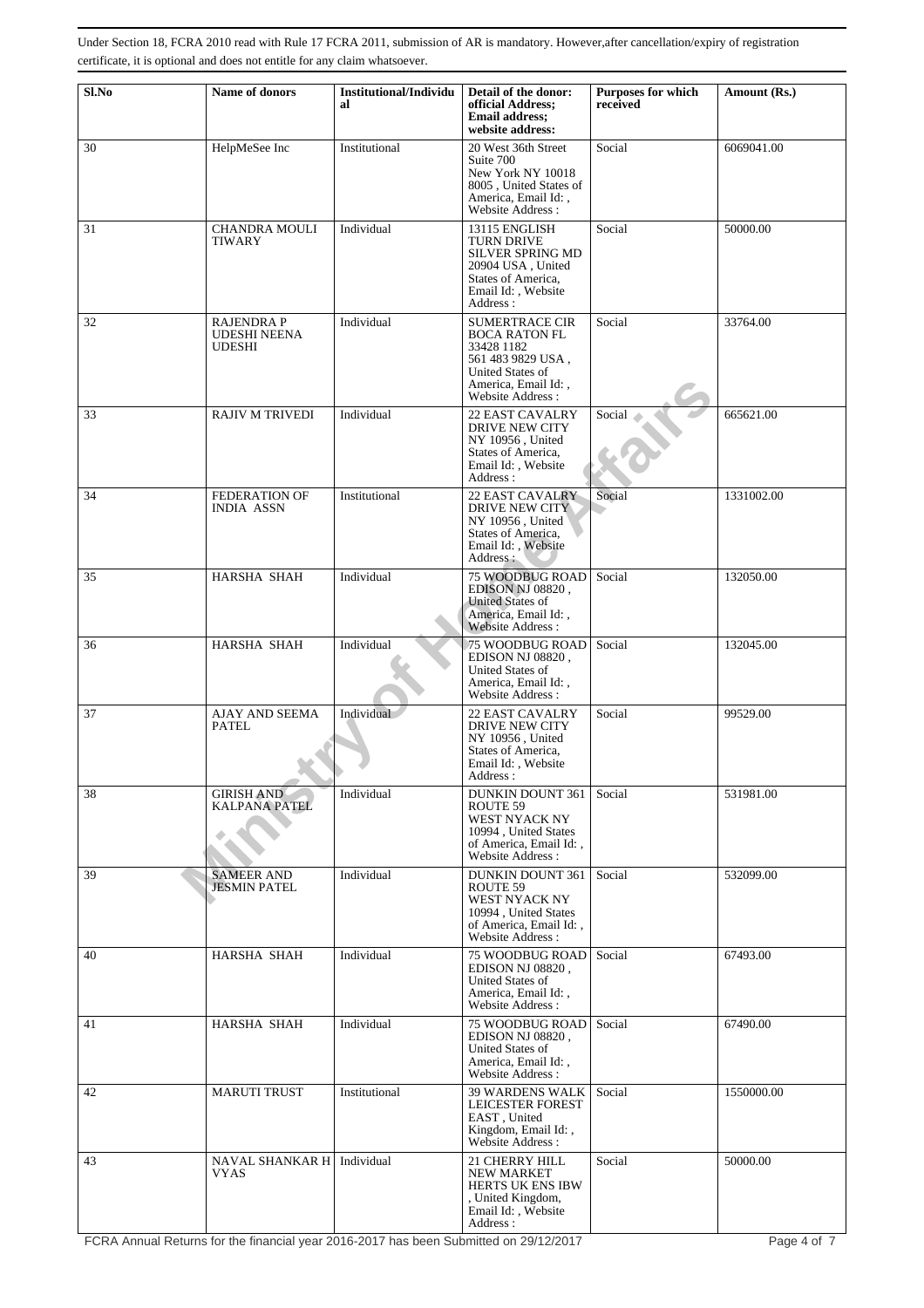| Sl.No | Name of donors      | Institutional/Individu<br>al | Detail of the donor:<br>official Address;<br><b>Email address;</b><br>website address:                            | <b>Purposes for which</b><br>received | Amount (Rs.) |
|-------|---------------------|------------------------------|-------------------------------------------------------------------------------------------------------------------|---------------------------------------|--------------|
| 44    | HARSHA SHAH         | Individual                   | <b>75 WOODBUG ROAD</b><br>EDISON NJ 08820.<br>United States of<br>America, Email Id:,<br>Website Address:         | Social                                | 67353.00     |
| 45    | HARSHA SHAH         | Individual                   | <b>75 WOODBUG ROAD</b><br>EDISON NJ 08820.<br><b>United States of</b><br>America, Email Id: .<br>Website Address: | Social                                | 67345.00     |
| 46    | <b>HARSHA SHAH</b>  | Individual                   | 75 WOODBUG ROAD<br>EDISON NJ 08820.<br><b>United States of</b><br>America, Email Id:,<br>Website Address:         | Social                                | 166592.00    |
| 47    | CHIRAG A SHAH       | Individual                   | <b>84 RIVER PARK</b><br><b>DRIVE LEVER POOL</b><br>NSW 2170 SYDNEY,<br>Australia, Email Id:,<br>Website Address:  | Social                                | 30000.00     |
| 48    | <b>MARUTI TRUST</b> | Institutional                | <b>39 WARDENS WALK</b><br><b>LEICESTER FOREST</b><br>EAST, United<br>Kingdom, Email Id:,<br>Website Address:      | Social                                | 944500.00    |

| Sl.No | $\sim$<br>Purpose           | Amoun            |
|-------|-----------------------------|------------------|
|       | $\sim$<br>$\cdot$<br>Social | 42073.00<br>8494 |

#### **(iii). Details of Utilization of foreign contribution:**

|                    |                                                                                                                                                                                                                                                                                                           |                |                                | $INJW 2110J1LINELI$ ,<br>Australia, Email Id:,<br>Website Address:                                    |               |  |
|--------------------|-----------------------------------------------------------------------------------------------------------------------------------------------------------------------------------------------------------------------------------------------------------------------------------------------------------|----------------|--------------------------------|-------------------------------------------------------------------------------------------------------|---------------|--|
| 48                 | <b>MARUTI TRUST</b>                                                                                                                                                                                                                                                                                       | Institutional  |                                | 39 WARDENS WALK<br><b>LEICESTER FOREST</b><br>EAST, United<br>Kingdom, Email Id:,<br>Website Address: | Social        |  |
|                    | (b). Cumulative purpose-wise amount of all foreign contribution donation received :                                                                                                                                                                                                                       |                |                                |                                                                                                       |               |  |
| Sl.No              |                                                                                                                                                                                                                                                                                                           | <b>Purpose</b> |                                |                                                                                                       | <b>Amount</b> |  |
| $\mathbf{1}$       |                                                                                                                                                                                                                                                                                                           | Social         |                                |                                                                                                       | 84942073.00   |  |
| 5, FCRA 2011 (Rs.) | a. Total Utilization* for projects as per aims and<br>objectives of the association (Rs.)<br>b. Total Administrative Exprenses as provided in Rule<br>c. Total invested in term deposits(Rs.)                                                                                                             |                | 72346328.00<br>2771.00<br>0.00 |                                                                                                       |               |  |
|                    | d.Total Purchase of fresh assets(Rs.)                                                                                                                                                                                                                                                                     |                | 3588160.00                     |                                                                                                       |               |  |
|                    | Total utilization in the year(Rs.) $(a+b+d)$                                                                                                                                                                                                                                                              |                | 75937259.00                    |                                                                                                       |               |  |
|                    | * It is affirmed that the utilisation of foreign contribution is not in contravention of the provisions contained in prov<br>Section $12(4)(f)$ of the Act which states that the acceptance of foreign contribution is not likely to affect prejudicall<br>(A) the soverignty and integrity of india; or. |                |                                |                                                                                                       |               |  |
|                    | $(D)$ the computer strategic covertific or cohnomic interest of the states or                                                                                                                                                                                                                             |                |                                |                                                                                                       |               |  |

\* It is affirmed that the utilisation of foreign contribution is not in contravention of the provisions contained in proviso to Sction 9(e) and Section 12(4)(f) of the Act which states that the acceptance of foreign contribution is not likely to affect prejudically.

- (B) the security, strategic, scientific or echnomic interest of the state; or
- (C) the public interest; or
- (D) freedom or fairness of election to any legistature; or
- (E) friendly relations with any foreign state; or
- (F) harmony between religious, racial, social, lingusitic or relgional groups, castes or communities

iv. Balance of unutilized foreign contribution, in cash/bank, at the end of the year(Rs.) : 13354585.82

v. Total number of foreigner working(salaried/ in honorary capacity.  $\qquad \qquad$  : 0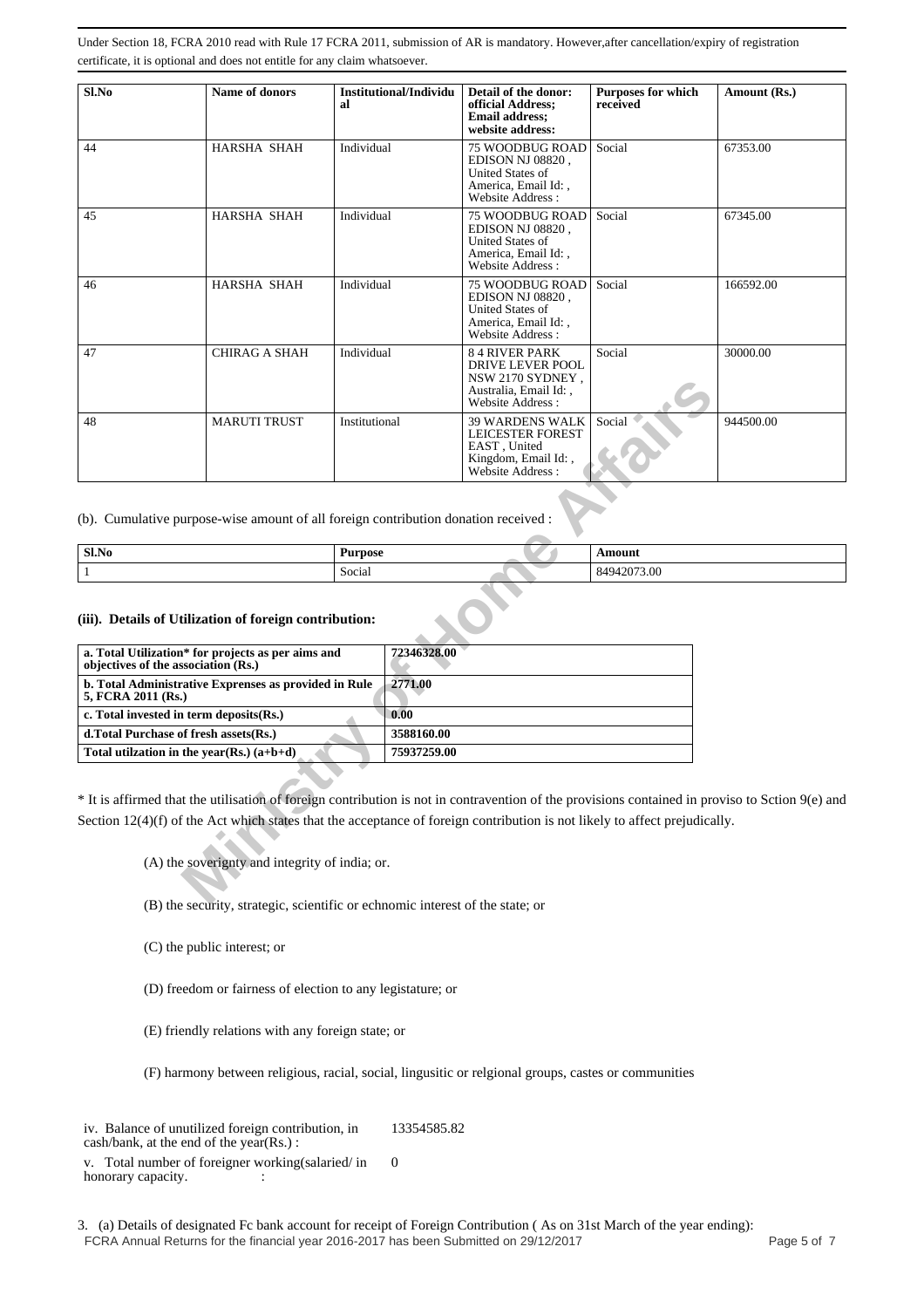| Sl.No | <b>Name of Bank</b>   | <b>Branch Address</b> (With<br>pincode)                                                                                                               | <b>IFSC Code</b>   | <b>Account No</b> |
|-------|-----------------------|-------------------------------------------------------------------------------------------------------------------------------------------------------|--------------------|-------------------|
|       | <b>BANK OF BARODA</b> | <b>BACKBAY</b><br>RECLAMATION.<br>APEEJAY HOUSE,<br><b>GROUND FLOOR.</b><br>DINSHAW VACHHC<br>ROAD, MUMBAI 400 020,<br>MUMBAI, Maharashtra,<br>Mumbai | <b>BARB0BACKBA</b> | XXXXXXXXXX3199    |

3. (b) Details of all utilization bank accounts for utilization of Foregin Contribution (As on 31st March of the year ending)

| Sl.No          | <b>Name of Bank</b>        | <b>Branch Address</b> (With<br>pincode)                                                                                                          | <b>IFSC Code</b>   | <b>Account No</b> |
|----------------|----------------------------|--------------------------------------------------------------------------------------------------------------------------------------------------|--------------------|-------------------|
| $\mathbf{1}$   | <b>UNION BANK OF INDIA</b> | GUNA BRANCH, GUNA,<br>DIST GUNA, MADHYA<br>PRADESH, 473001,<br>GUNA, Madhya Pradesh,<br>Guna                                                     | <b>UBIN0541061</b> | XXXXXXXXXXX2887   |
| $\overline{2}$ | UNION BANK OF INDIA        | <b>GUNA BRANCH, GUNA</b><br>DIST GUNA, MADHYA<br>PRADESH, 473001,<br>GUNA, Madhya Pradesh,<br>Guna                                               | <b>UBIN0541061</b> | XXXXXXXXXXX2888   |
| 3              | UNION BANK OF INDIA        | GUNA BRANCH, GUNA,<br>DIST GUNA, MADHYA<br>PRADESH. 473001,<br>GUNA, Madhya Pradesh,<br>Guna                                                     | <b>UBIN0541061</b> | XXXXXXXXXXX2889   |
| $\overline{4}$ | UNION BANK OF INDIA        | JANKIKUND BRANCH,<br><b>JANKIKUND.</b><br>CHITRAKOOT, DIST<br>SATNA, MADHYA<br>PRADESH, 210204.<br>JANKIKUND, Madhya<br>Pradesh, Satna           | <b>UBIN0542148</b> | XXXXXXXXXXX5599   |
| 5              | UNION BANK OF INDIA        | JANKIKUND BRANCH,<br>JANKIKUND,<br>CHITRAKOOT, DIST<br>SATNA, MADHYA<br>PRADESH, 210204,<br>JANKIKUND, Madhya<br>Pradesh, Satna                  | <b>UBIN0542148</b> | XXXXXXXXXXX5694   |
| 6              | UNION BANK OF INDIA        | JANKKUND BRANCH,<br>JANKIKUND,<br>CHITRAKOOT, DIST<br>SATNA, MADHYA<br>PRADESH, 210204,<br>JANKIKUND, Madhya<br>Pradesh, Satna                   | <b>UBIN0542148</b> | XXXXXXXXXXX0207   |
| $\overline{7}$ | UNION BANK OF INDIA        | JANKIKUND BRANCH,<br><b>JANKIKUND</b><br>CHITRAKOOT, DIST<br>SATNA, MADHYA<br>PRADESH, 210204,<br>JANKIKUND, Madhya<br>Pradesh, Satna            | <b>UBIN0542148</b> | XXXXXXXXXXX0615   |
| 8              | UNITED BANK OF INDIA       | JANKIKUND BRANCH,<br><b>JANKIKUND</b><br>CHITRAKOOT, DIST<br>SATNA, (MP) SATNA,<br>MADHYA PRADESH,<br>210204, JANKKUND,<br>Madhya Pradesh, Satna | UBIN0542148        | XXXXXXXXXX1571    |
| 9              | UNION BANK OF INDIA        | JANKIKUND BRANCH,<br>JANKIKUND,<br>CHITRAKOOT, DIST<br>SATNA, MADHYA<br>PRADESH, 210204,<br>JANKIKUND, Madhya<br>Pradesh, Satna                  | <b>UBIN0542148</b> | XXXXXXXXXXX1572   |

#### **Declaration**

 **I hereby declare that the above particulars furnished by me are true and correct**